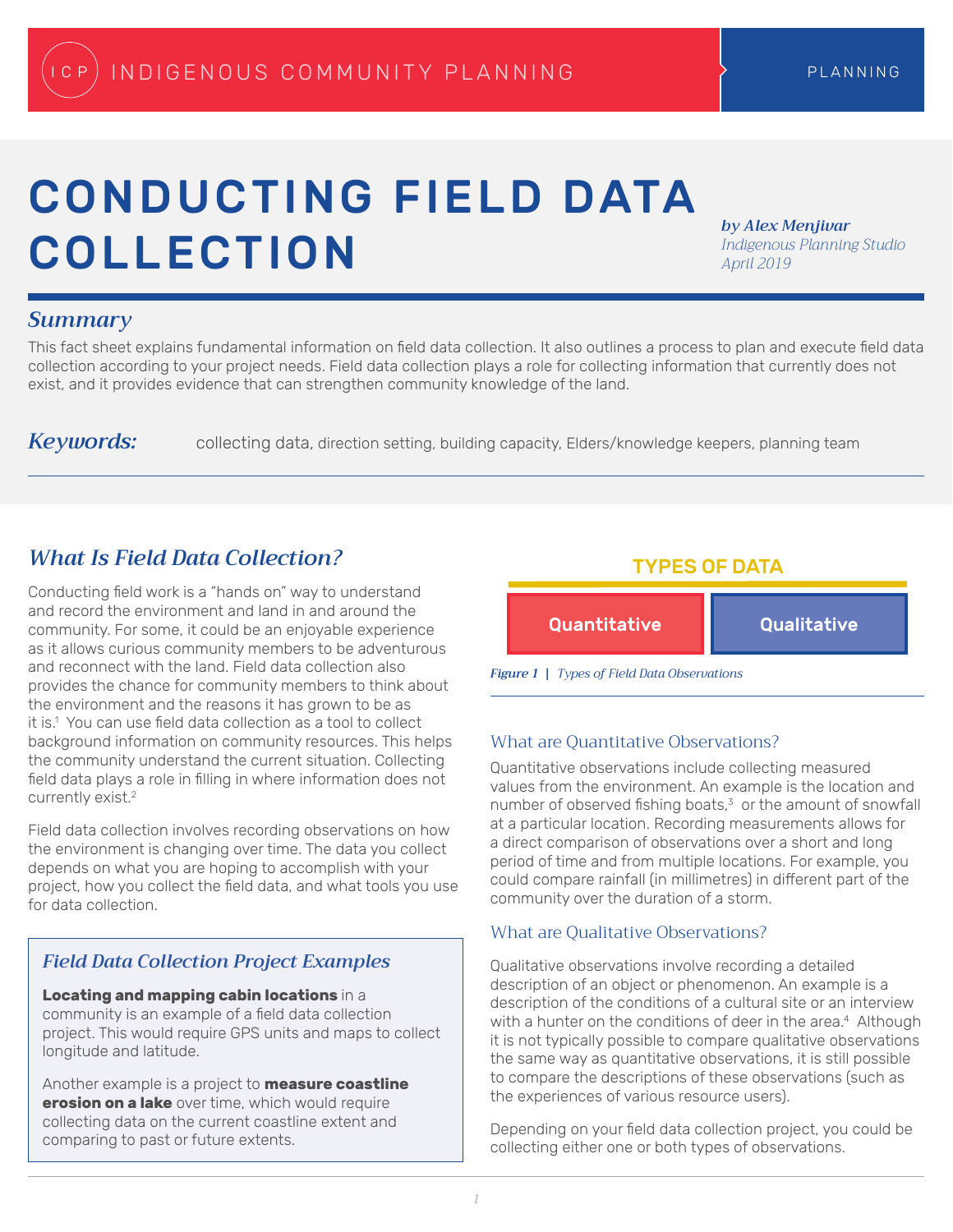# *Why Is Field Data Collection Important?*

The purpose of field data collection is to give community members another tool to understand and connect with the land and the environment. They usually know their land and environment best and are the first to notice changes, damage, and impacts of resource use. Having a documented record

*The purpose of field data collection is to give community members a tool to understand and connect with the land and the environment.*

of environmental changes is extremely powerful evidence that helps prove impacts on the environment. This evidence could influence decision-making and efforts to preserve the environment or influence change.<sup>5</sup>

# *How Is Field Data Used?*

Quantitative and qualitative observations can both be used as evidence to show how the environment has changed. Field data is often used to add evidence to current knowledge and understanding of the natural environment.<sup>6</sup> Careful planning and execution of field data collection can also help communities add to their traditional knowledge.

# *Who Is Involved in Field Data Collection?*

Field data can be collected by anyone who is interested in the project. However, it is often important to have a subject matter expert as well as a traditional knowledge keeper involved in the project. An example of this would be to have a botanist on a plant survey field data collection team to identify different plant species. A subject matter expert can help the data collection be more accurate, while a traditional knowledge keeper can help to ensure data collection is carried out in a way which respects community values and encorporates local knowledge.

# *How Is Field Data Collected?*

There isn't a "cookie-cutter" way to collect field data. This is often determined by the project you wish to undertake, as well as opportunities, training, and personal experience.<sup>7</sup>

- 1) Understand the needs of your project
- 2) Create a data collection plan
- 3) Execute data collection plan
- 4) Compile and organize collected data and notes
- 5) Data analysis
- *Figure 2 | Data Collection Process*

However, the following list provides a starting point to begin to understand your project's data collection needs (Figure 2).

#### Understand the Needs of Your Project *1*

Understanding your project will help with identifying data collection needs. Asking questions about the overall goal and the data needed to support the goal will help determine what kind of data you are looking for, how to collect observations, and what tools you will need to collect your observations.

#### Create a Data Collection Plan *2*

Creating a data collection plan will help to build a strategy for execution. Your plan could include when, where, how, who, and why you will collect data. Your plan could also identify what tools you will use to collect your data, what method you will use to record your data, and what safety measures should be in place.

### Execute Data Collection Plan

Executing your data collection plan begins with safety. It is important that you go into the field prepared with the necessary gear. It is also helpful to inform another community member or leader of your activities so that they will keep track of you during your data collection. While in the field gathering data, it is important to assess the conditions (e.g. weather conditions, terrain) as you are in the field. It could be difficult to plan for unpredictable situations before going into the field. Re-adjusting your plan to collect field data is key to successful execution.<sup>8</sup>

#### Compile and Organize Collected Data and Notes *4*

Once data collection is complete, organizing the observations and notes in a timely manner is very effective to document information while it is still fresh in your mind. Nuances in measurements or weather conditions during the data collection are all notes that should be recorded along with your collected data. This helps paint a clear picture of what the conditions were when data was being collected.

# Data Analysis

Once the data has been collected and compiled, it can be analyzed to help contribute to your project. Whether it was to document the climate change experiences from Elders, or to map cabins throughout the community. The data collected will help you tell the story.

## *Final Thoughts*

Understanding the importance of field data and the skills needed to plan and execute collection can help you gather the data needed to better understand your land and environment. Field data also provides the concrete and recoded evidence to support the perspective of the community for decision making and advocacy.